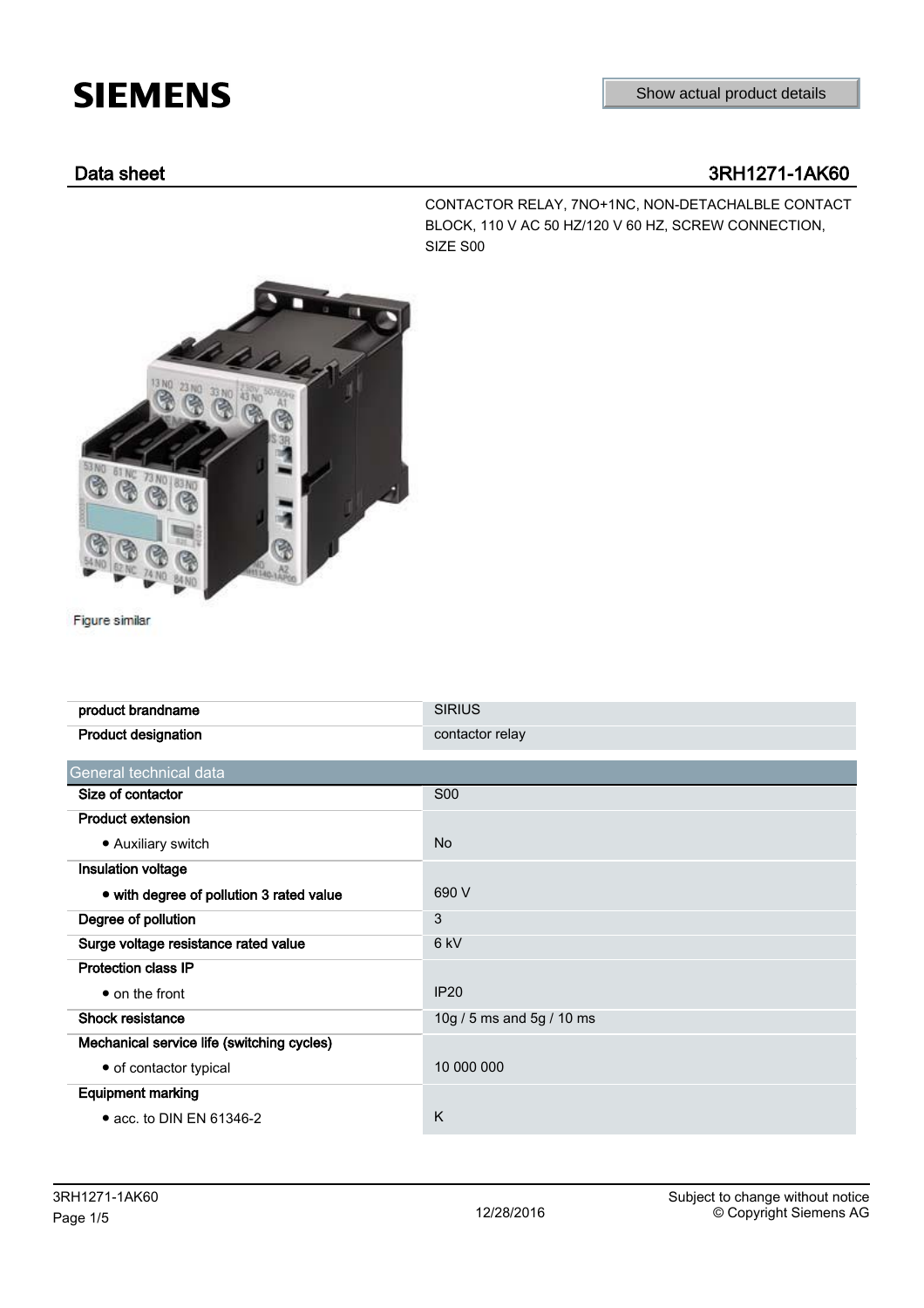| • acc. to DIN EN 81346-2                              | K              |
|-------------------------------------------------------|----------------|
| Ambient conditions                                    |                |
| Installation altitude at height above sea level       | 2 000 m        |
| maximum                                               |                |
| <b>Ambient temperature</b>                            |                |
| · during operation                                    | $-25$ +60 °C   |
| · during storage                                      | $-55$ +80 °C   |
| · during transport                                    | $-55$ +80 °C   |
| Control circuit/ Control                              |                |
| Type of voltage of the control supply voltage         | <b>AC</b>      |
| Control supply voltage at AC                          |                |
| • at 50 Hz rated value                                | 110 V          |
| • at 60 Hz rated value                                | 120 V          |
| Control supply voltage frequency 1 rated value        | 50 Hz          |
| Control supply voltage frequency 2 rated value        | 60 Hz          |
| Operating range factor control supply voltage rated   |                |
| value of magnet coil at AC                            |                |
| $\bullet$ at 50 Hz                                    | 0.81.1         |
| $\bullet$ at 60 Hz                                    | 0.851.1        |
| Apparent pick-up power of magnet coil at AC           | 27 V.A         |
| Inductive power factor with closing power of the coil | 0.8            |
| Apparent holding power of magnet coil at AC           | 4.6 V·A        |
| Inductive power factor with the holding power of the  | 0.27           |
| coil                                                  |                |
| <b>Auxiliary circuit</b>                              |                |
| Number of NC contacts                                 |                |
| • for auxiliary contacts                              | $\mathbf{1}$   |
| - instantaneous contact                               | 1              |
| - delayed switching                                   | 0              |
| - lagging switching                                   | 0              |
| - make-before-break switching                         | $\pmb{0}$      |
| Number of NO contacts                                 |                |
| • for auxiliary contacts                              | $\overline{7}$ |
| - instantaneous contact                               | 7              |
| - delayed switching                                   | $\mathbf 0$    |
| - leading contact                                     | 0              |
| - make-before-break switching                         | $\pmb{0}$      |
| Number of CO contacts                                 |                |
| • for auxiliary contacts                              | 0              |
| · of auxiliary contacts instantaneous contact         | $\mathbf 0$    |
| Identification number and letter for switching        | 71 E           |
| elements                                              |                |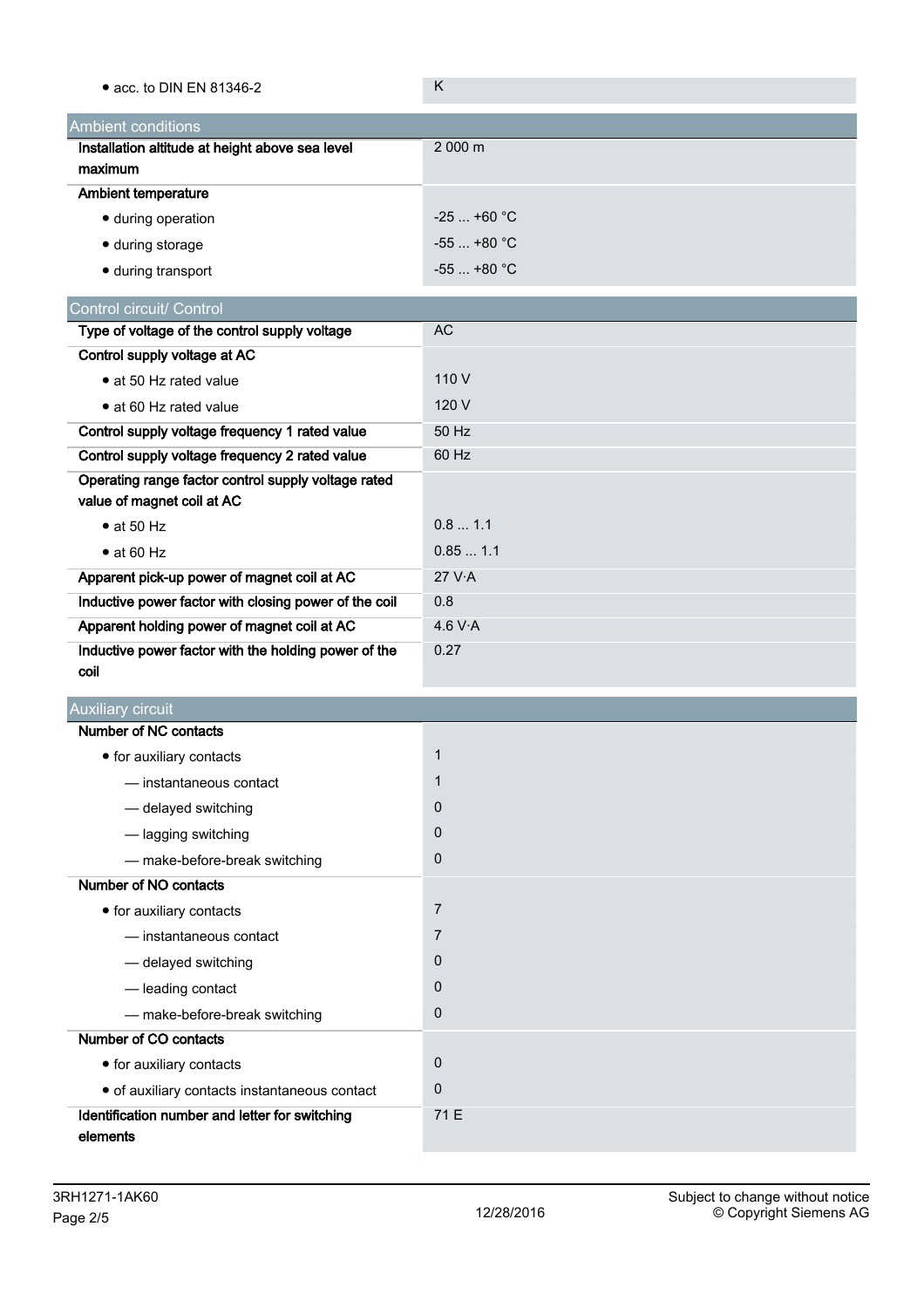| Operating current at AC-12 maximum                     | 10 A                                                                                                                            |  |  |  |
|--------------------------------------------------------|---------------------------------------------------------------------------------------------------------------------------------|--|--|--|
| <b>Operating current at AC-15</b>                      |                                                                                                                                 |  |  |  |
| • at 230 V rated value                                 | 6 A                                                                                                                             |  |  |  |
| • at 400 V rated value                                 | 3A                                                                                                                              |  |  |  |
| • at 500 V rated value                                 | 2A                                                                                                                              |  |  |  |
| • at 690 V rated value                                 | 1A                                                                                                                              |  |  |  |
| Operating current at 1 current path at DC-12           |                                                                                                                                 |  |  |  |
| • at 24 V rated value                                  | 10A                                                                                                                             |  |  |  |
| • at 110 V rated value                                 | 3A                                                                                                                              |  |  |  |
| • at 220 V rated value                                 | 1A                                                                                                                              |  |  |  |
| Operating current at 1 current path at DC-13           |                                                                                                                                 |  |  |  |
| • at 24 V rated value                                  | 10A                                                                                                                             |  |  |  |
| • at 110 V rated value                                 | 1A                                                                                                                              |  |  |  |
| • at 220 V rated value                                 | 0.27A                                                                                                                           |  |  |  |
| Contact reliability of auxiliary contacts              | 1 faulty switching per 100 million (17 V, 1 mA)                                                                                 |  |  |  |
| <b>Short-circuit protection</b>                        |                                                                                                                                 |  |  |  |
| Design of the fuse link                                |                                                                                                                                 |  |  |  |
| • for short-circuit protection of the auxiliary switch | fuse gL/gG: 10 A                                                                                                                |  |  |  |
| required                                               |                                                                                                                                 |  |  |  |
| Installation/ mounting/ dimensions                     |                                                                                                                                 |  |  |  |
|                                                        |                                                                                                                                 |  |  |  |
|                                                        |                                                                                                                                 |  |  |  |
| <b>Mounting position</b>                               | +/-180° rotation possible on vertical mounting surface; can be<br>tilted forward and backward by +/- 22.5° on vertical mounting |  |  |  |
|                                                        | surface                                                                                                                         |  |  |  |
| <b>Mounting type</b>                                   | screw and snap-on mounting                                                                                                      |  |  |  |
| Height                                                 | 57.5 mm                                                                                                                         |  |  |  |
| Width                                                  | 45 mm                                                                                                                           |  |  |  |
| Depth                                                  | 111 mm                                                                                                                          |  |  |  |
| <b>Required spacing</b>                                |                                                                                                                                 |  |  |  |
| • with side-by-side mounting                           |                                                                                                                                 |  |  |  |
| - at the side                                          | 0 <sub>mm</sub>                                                                                                                 |  |  |  |
| <b>Connections/Terminals</b>                           |                                                                                                                                 |  |  |  |
| Type of electrical connection                          |                                                                                                                                 |  |  |  |
| • for auxiliary and control current circuit            | screw-type terminals                                                                                                            |  |  |  |
| Type of connectable conductor cross-sections           |                                                                                                                                 |  |  |  |
| • for auxiliary contacts                               |                                                                                                                                 |  |  |  |
| - solid                                                | 2x (0.5  1.5 mm <sup>2</sup> ), 2x (0.75  2.5 mm <sup>2</sup> ), 2x 4 mm <sup>2</sup>                                           |  |  |  |
| - finely stranded with core end processing             | 2x (0.5  1.5 mm <sup>2</sup> ), 2x (0.75  2.5 mm <sup>2</sup> )                                                                 |  |  |  |
| • at AWG conductors for auxiliary contacts             | 2x (20  16), 2x (18  14), 1x 12                                                                                                 |  |  |  |
|                                                        |                                                                                                                                 |  |  |  |
| Safety related data<br>B <sub>10</sub> value           |                                                                                                                                 |  |  |  |
| • with high demand rate acc. to SN 31920               | 1 000 000; With 0.3 x le                                                                                                        |  |  |  |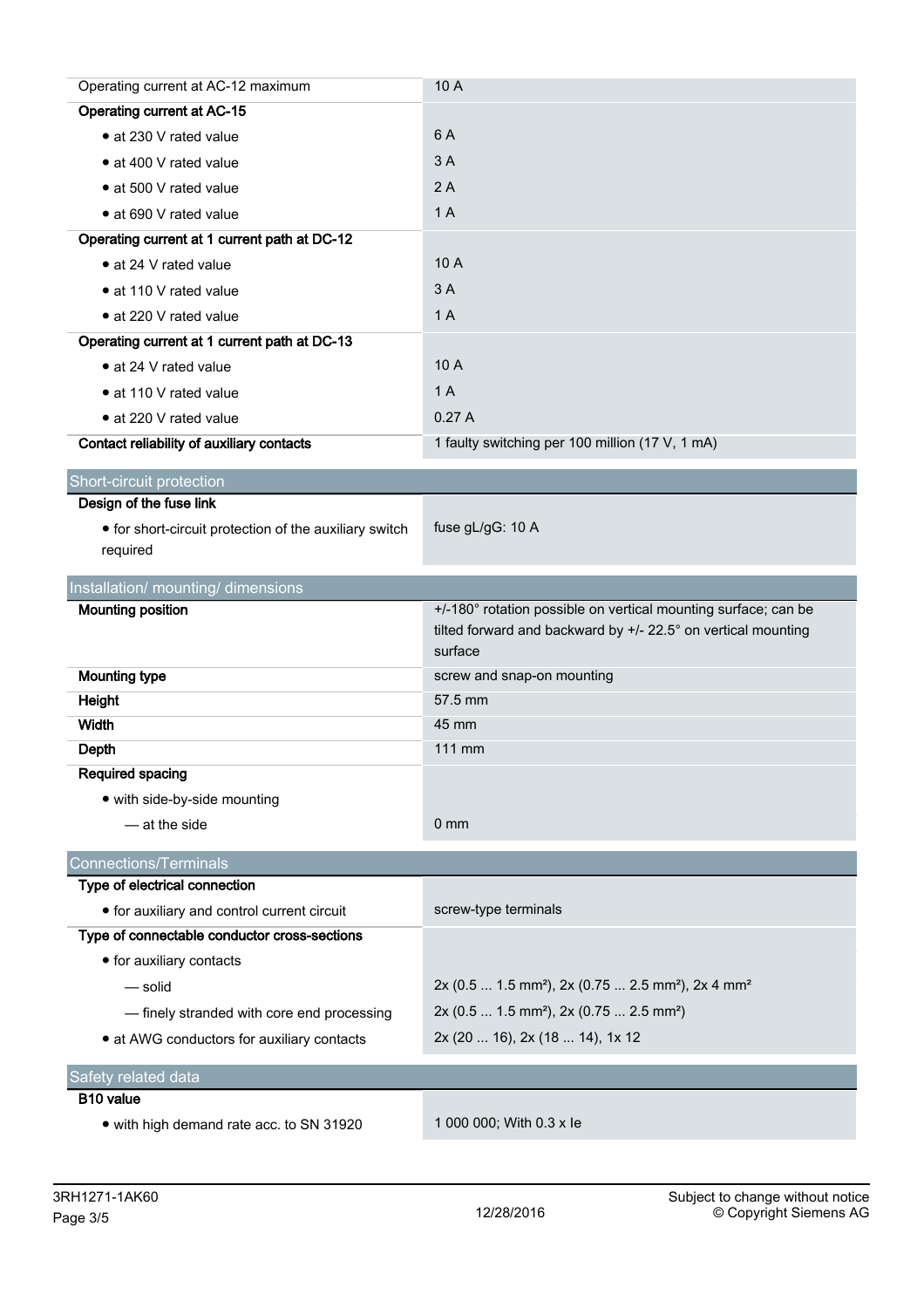| Proportion of dangerous failures<br>• with low demand rate acc. to SN 31920<br>• with high demand rate acc. to SN 31920<br>T1 value for proof test interval or service life acc. to<br><b>IEC 61508</b> |                                        | 40 %<br>75 %<br>20y |                                                    |                                     |
|---------------------------------------------------------------------------------------------------------------------------------------------------------------------------------------------------------|----------------------------------------|---------------------|----------------------------------------------------|-------------------------------------|
| Certificates/approvals<br><b>General Product Approval</b>                                                                                                                                               |                                        |                     | <b>Functional</b><br>Safety/Safety<br>of Machinery | <b>Declaration of</b><br>Conformity |
| CCC                                                                                                                                                                                                     | UL                                     | 991                 | Baumusterbescheini<br>gung                         | EG-Konf.                            |
| <b>Test Certificates</b><br>Typprüfbescheinigu<br>spezielle<br>Prüfbescheinigunge<br>ng/Werkszeugnis<br>n                                                                                               | <b>Shipping Approval</b><br><b>ABS</b> | GL                  | <b>RMRS</b>                                        | other<br>sonstig                    |

## other

[Umweltbestätigung](https://support.industry.siemens.com/cs/WW/en/ps/3RH1271-1AK60/Certificate?ct=447&ci=498&cao=553) [Bestätigungen](https://support.industry.siemens.com/cs/WW/en/ps/3RH1271-1AK60/Certificate?ct=447&ci=454&cao=553)

### Further information

Information- and Downloadcenter (Catalogs, Brochures,…) <http://www.siemens.com/industrial-controls/catalogs>

### Industry Mall (Online ordering system)

<https://mall.industry.siemens.com/mall/en/en/Catalog/product?mlfb=3RH1271-1AK60>

### Cax online generator

<http://support.automation.siemens.com/WW/CAXorder/default.aspx?lang=en&mlfb=3RH1271-1AK60>

Service&Support (Manuals, Certificates, Characteristics, FAQs,...) <https://support.industry.siemens.com/cs/ww/en/ps/3RH1271-1AK60>

Image database (product images, 2D dimension drawings, 3D models, device circuit diagrams, EPLAN macros, ...) [http://www.automation.siemens.com/bilddb/cax\\_de.aspx?mlfb=3RH1271-1AK60&lang=en](http://www.automation.siemens.com/bilddb/cax_de.aspx?mlfb=3RH1271-1AK60&lang=en)